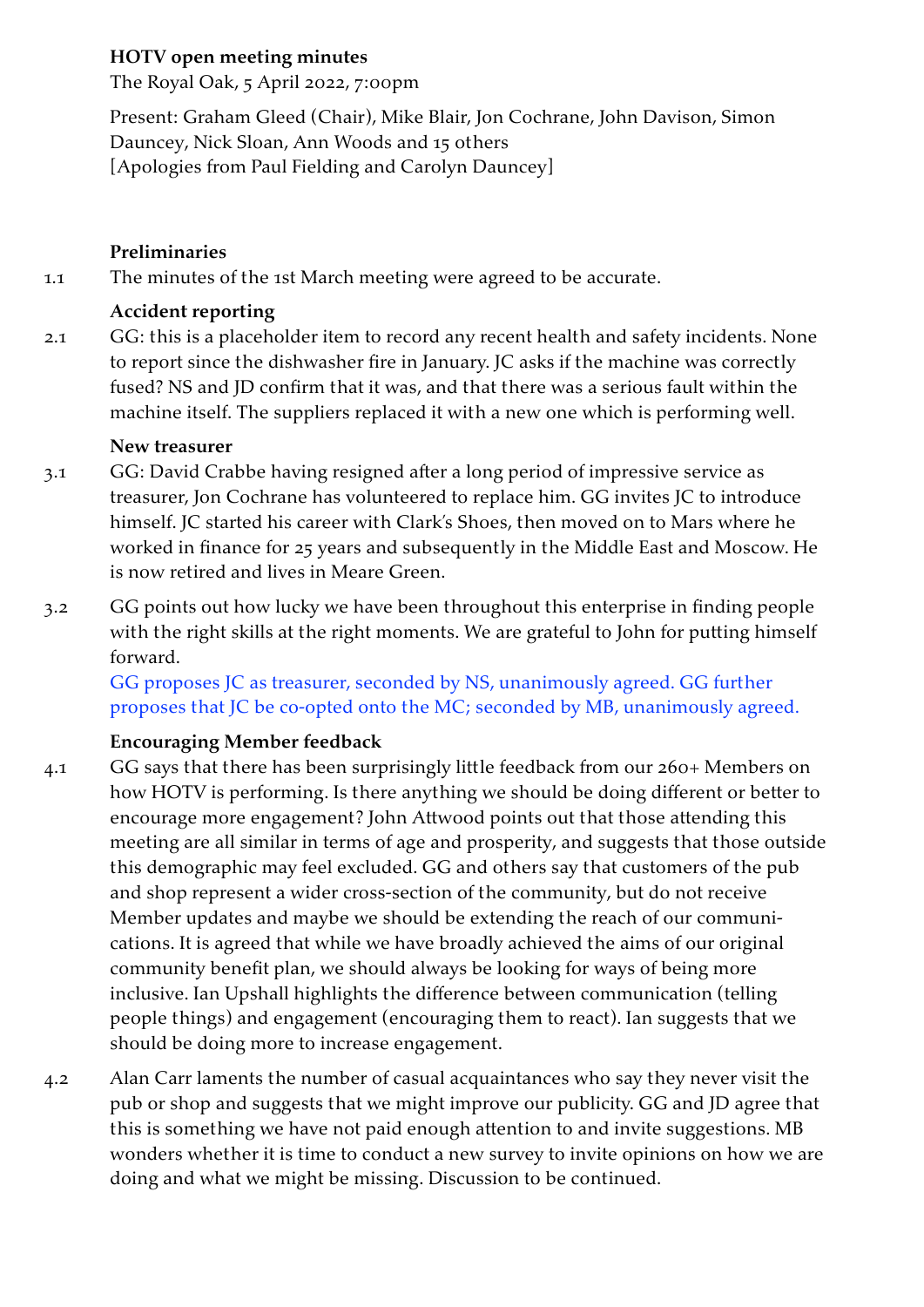# **Financial**

- 5.1 GG distributes copies of a a [page of graphs](https://www.stokestgregory.org/wp-content/uploads/2022/04/Gross-Profit-Tracker-2.pdf) which show the trend of the businesses across the last 12 months. Shop sales over the last year, exclusive of VAT, were  $\pounds_{334}K$ compared with £268K the previous year. Estimated gross profit is £111K equating to a 33% margin on sales. Pub sales for the first year of operation are  $\pounds$ 70K and has shown very strong growth across quarters (thanks to Phil, and Jason). The pub margin is about 60%. Although the performance of both businesses has been extremely healthy, we have to pay overheads of around £16K a month (mostly salaries, energy costs and loan repayments, but also continuing capital expenses) in order to break even. We are approaching break-even, and expect to surpass it as profits rise (and some overheads fall), but we are not there yet. We should be pleased with the way both businesses have performed, but we need actively to pursue ways of building trade.
- 5.2 JC talks about pricing levels in the shop and the need to increase turnover in the pub. Tom Stobie raises the issue of our vulnerability to staff sickness. GG says that we will be able to be more resilient when we have enough turnover to justify taking on more help. Sarah Evans asks whether the price of alcohol could be raised. SD says that prices have recently been raised slightly, but that we are consciously keeping them as low as possible so as not to alienate customers.
- 5.3 GG: updating our Business Plan is still a work in progress.
- 5.4 GG: significant anticipated expenditure includes replacement kitchen door and windows and a new bathroom suite for the main flat.
- 5.5 GG: work is ongoing with an application to the Prince's Trust, but the administrators have not been encouraging. AW had suggested that local Rotary and Lions clubs sometimes give grants for accessibility. AW agrees to look into this.
- 5.6 GG points out that obtaining grants to offset capital expenditure would not have any impact on our operating base. One option to consider would be a supplemental share offer. This could be used in a number of ways, viz to pay off loans and reduce our finance costs or to fund schemes to increase turnover. We need to come up with a plan to put to the Members. JD suggests that instead of (or as well as) going back to current investors we could push to widen the membership both to new residents and to previous sceptics. He offers to launch a fresh campaign in the autumn.

### **Shop, pub and café operations**

- 6.1 GG comments that Carolyn Dauncey has not been able to come because of a recent bereavement and we all send our sympathy to her. SD says that Carolyn has asked him to pass on her gratitude to all of those who have sent kind messages and to the many volunteers who have stepped in to help cover her absence, and especially to Jo.
- 6.2 GG says that following a dip in trade after Christmas, the shop has seen a noticeable rise in custom over the last week. GG is surprised by the lack of take-up of the lunchtime café menu, which is very good value. Other local businesses have also experienced a few slow months. Sarah Evans suggests that rising petrol prices should work in favour of shopping locally.
- 6.3 GG: A stock-take at the end of March confirmed the value of stock as being about £15.6K. This was much as expected and represents about two weeks of sales, though